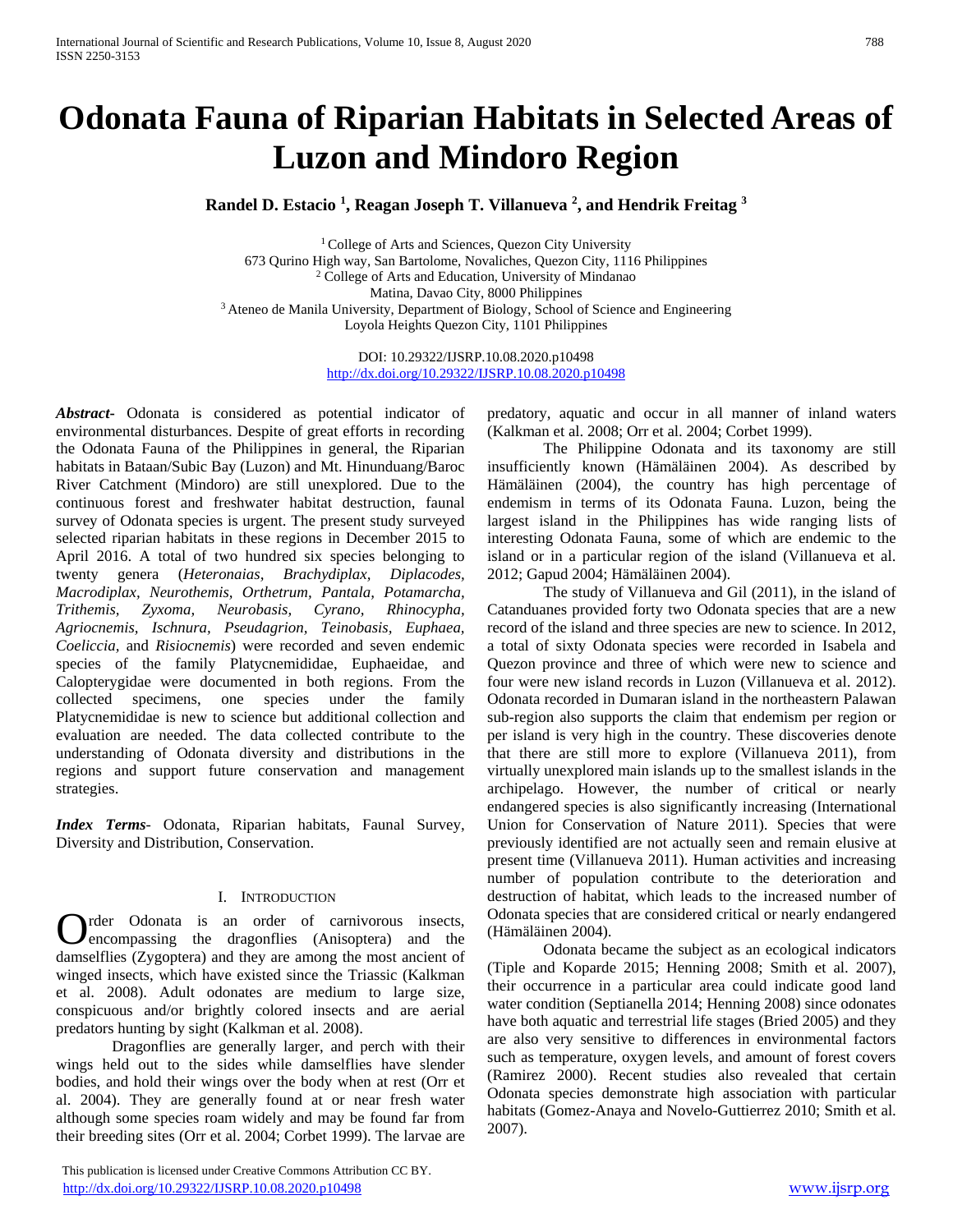Despite of the effort in understanding the Odonata Fauna and diversity in the country in general and in Luzon in particular, the Odonata of selected riparian habitats in Bataan/Subic Bay (Luzon) and Mt. Hinunduang/Baroc River Catchment (Mindoro) are still unexplored. Due to continuous forest destruction and other habitat stresses, a faunal survey of Odonata species is urgent. The present study records the Odonata species composition of selected riparian habitats in Bataan/Subic Bay (Luzon) and Mt. Hinunduang/Baroc River Catchment, Oriental Mindoro province. The Collected data will contribute to the information about Odonata in the island and will support the future conservation and management strategies.

Most of the endemic odonate species in the Philippines that are still waiting to be officially described and named are said to be vulnerable to endangerment in the near future due to the loss of their suitable habitats. Primarily, the study focuses on the survey of adult Odonata species in selected riparian habitats in Bataan/Subic Bay (Luzon) and Mt. Hinunduang/Baroc River Catchment (Mindoro) during the months of December 2015 to April 2016. Sites of different altitude and varying vegetation / land use are selected for sampling however, limited to places where government permit are available. The study is limited in determining the diversity, abundances, and richness of Odonata species in Luzon and Mindoro region; identifying adult Odonata species based on their anatomical and morphological characteristics; and classifying them according to species level.

# II. METHODOLOGY

#### 2.1 Study Areas

The study was conducted in selected riparian habitats in Bataan (c. 14°64' N, 120°48' E)/Subic Bay (c.14°79' N, 120°23' E) in Luzon and Mt. Hinunduang/Baroc River Catchment, Roxas, Oriental Mindoro (c. 12°35' N, 121°30' E) (see fig. 1). Before the field study was conducted, official consent was obtained from the respective local government units (LGUs), DENR, SENRO, PENRO, and NCIP.



**Figure 1.** Map of the Three Sampling Sites (A-SBMA, Zambales; B-Bataan; and C-Municipality of Roxas, Oriental Mindoro)

## 2.2 Sampling Sites

Site 1, Boton River (ca.14°78'67''N 120°29'76''E). This site has an elevation of 110 m asl and is located within the Subic Bay Metropolitan Area. This sampling site is considered as a disturbed primary forest. The Boton Falls is one of the main attractions in Subic Bay wherein travelers from the nearby cities visit the area.

Site 2, Batalan River, Subic Bay (ca.14°43'01''N 120°18'41''E). This area has an elevation of 65 m asl and it is classified as a secondary forest.

Site 3, Orani River (ca. 14°44'15'' N 120°24'58'' E). The elevation of this site is 460 m asl. The area is located at the foot of Mt. Natib in Bataan. The area is characterized by very steep forested slope.

Site 4, Lower Baroc River (ca.12°35'51''N 121°28'11''E). This area is located in Roxas, Oriental Mindoro and has an elevation of 27 m asl. The sampling area is considered as disturbed farmland. The area is also near the quarrying site.

Site 5, Tagaskan River (ca.12°34'39"N 121°22'24"E), Hinundugan River Tributary at the upper Baroc River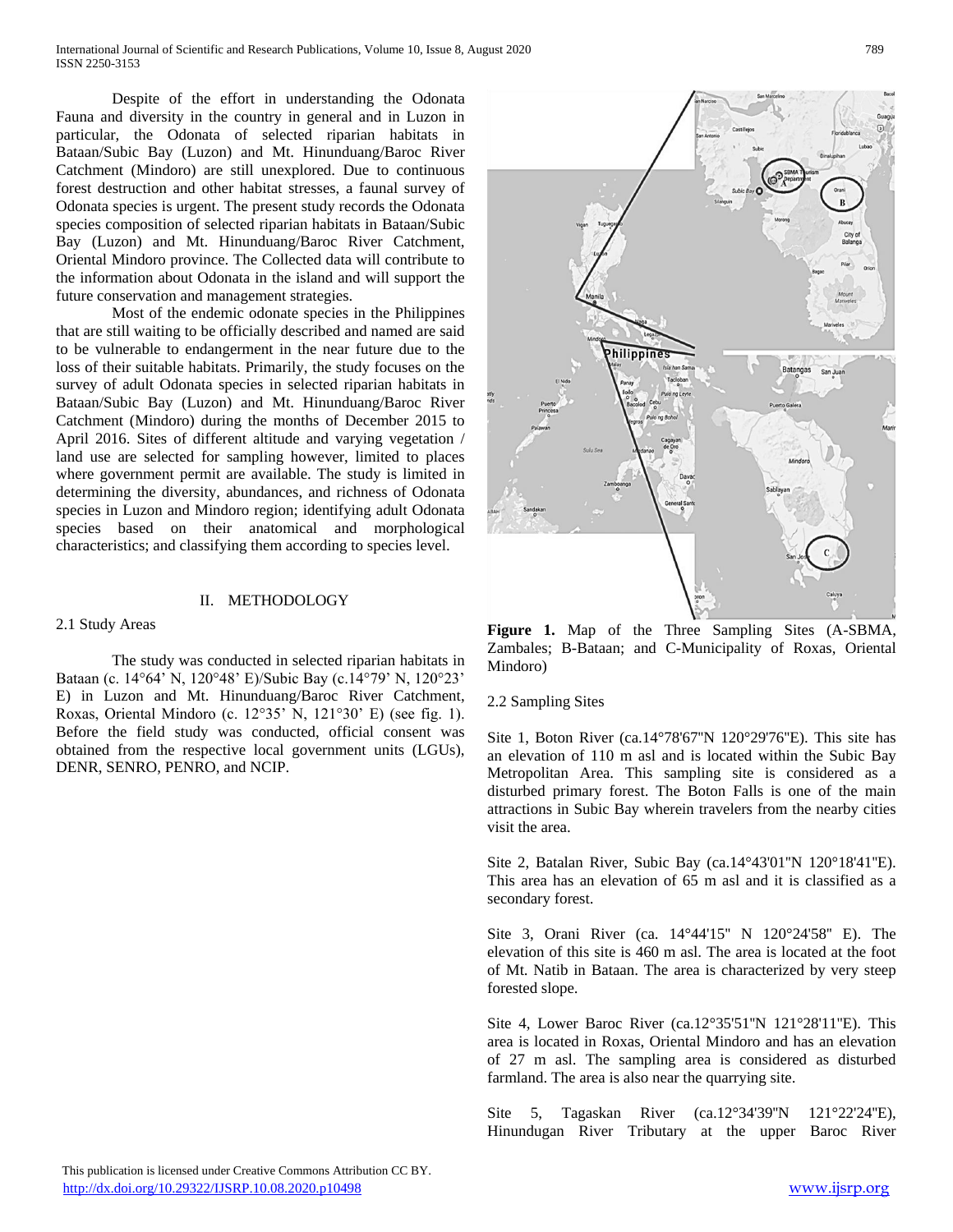Catchment. The area is located in Brgy. San Vicente, Roxas Oriental Mindoro and it is classified as an extensive farmland with an elevation of approx. 410 m asl.

Site 6, Taugad Daka (ca.12°38'05''N 121°19'33''E), Taugad River Tributary at the upper Baroc River Catchment. The area is located in Brgy. San Vicente, Roxas Oriental Mindoro and it is classified as a disturbed primary forest with an elevation of approx. 530 m asl.

Site 7, Taugad Diit (12°36'39''N 121°20'47''E), Taugad river tributary, upper Taugad Diit River at the upper Baroc River Catchment, this site has an elevation of approx. 525 m asl and is characterized as a secondary forest.



**Figure 2.** Sampling Sites (A. Boton Falls, B. Boton River, C. Batalan River, Subic Bay, D. Orani River, E-F Tagaskan River, G. Taugad Daka, and H. Taugad Diit)

## 2.3 Collection and Preservation

The sample collection was conducted twice at all sites during the months of December, 2015 and April, 2016. Opportunistic sampling (Jumawan et al. 2012) was employed to all sampling sites. Odonata were captured through hand picking and by a catching net made from silk cloth with a measurement of 25 x 60 cm. A stretch of 10-15 meters of the river served as the sampling site. Upon arriving at the site, the researcher stayed

 This publication is licensed under Creative Commons Attribution CC BY. <http://dx.doi.org/10.29322/IJSRP.10.08.2020.p10498> [www.ijsrp.org](http://ijsrp.org/)

and caught samples for 60-120 minutes, then proceeded to the next sampling site. The samples were collected from eight o'clock in the morning to five o'clock in the afternoon.

Preservation of the specimen was based on the methods used by Mapi-ot, Taotao, Nuneza, and Villanueva (2013). Each captured specimen was placed in an empty white triangular envelope with its wings folded and labeled according to the time, place and day it was collected. Specimens from each site were euthanized using small amount of acetyl acetate. Preservation of the specimen using acetone depended on the respective suborder (24 hours for dragonflies while 12 hours for damselflies). After soaking in acetone, specimens were air dried and placed in tissue paper and stored in a cool and dry place.

## 2.4 Specimen Identification

Odonate specimens were identified based on their morphological characteristics, such as head, thorax, abdomen, anal appendages, and wing venation. Specimens were examined and measured using OLYMPUS CX21 compound microscope, OLYMPUS SZ40 stereo microscope equipped with digital adapter LW Scientific MiniVid DCM310 and LEICA EZ4 dissecting microscope. Species were identified from family up to species level using published identification keys (van Tol and Gassmann 2007; van Tol, 2005; Gassmann and Hamalainen 2002; Hamalainen and Müller 1997; Hamalainen 1991; Needham and Gyger 1939; Needham and Gyger 1937). Furthermore, the primary researcher also visited the collections of Dr. Reagan Joseph T. Villanueva in Davao City and Dr. Victor L. Gapud in University of the Philippines, Los Baños for comparison, confirmation and verification of the collected specimens.

Photographs of the site and representative species were taken during the sampling by the use of a smartphone. The preserved specimens where photographed by the use of a digital camera.

## III. RESULTS AND DISCUSSION

3.1 Diversity, Abundance, and Richness of Odonata in Luzon and Mindoro

The study surveyed selected riparian habitats in Luzon and Mindoro region during the months of December 2015 to March 2016. A total of 206 specimens belonging to twenty eight species in twenty genera (*Agriocnemis*, *Ischnura*, *Pseudagrion*, *Teinobasis*, *Risiocnemis*, *Coeliccia*, *Rhinocypha*, *Cyrano*, *Euphaea*, *Neurobasis*, *Heteronaias*, *Diplacodes, Neurothemis, Orthetrum, Pantala, Potamarcha, Trithemis, Brachydiplax, Macrodiplax,* and *Zyxomma*) were recorded and seven endemic species of the family Platycnemididae, Euphaeidae, and Calopterygidae were documented in the study sites (Table 1 and Table 2). Sample species of Anisoptera and Zygoptera collected from this study were found in figures 3 and 4.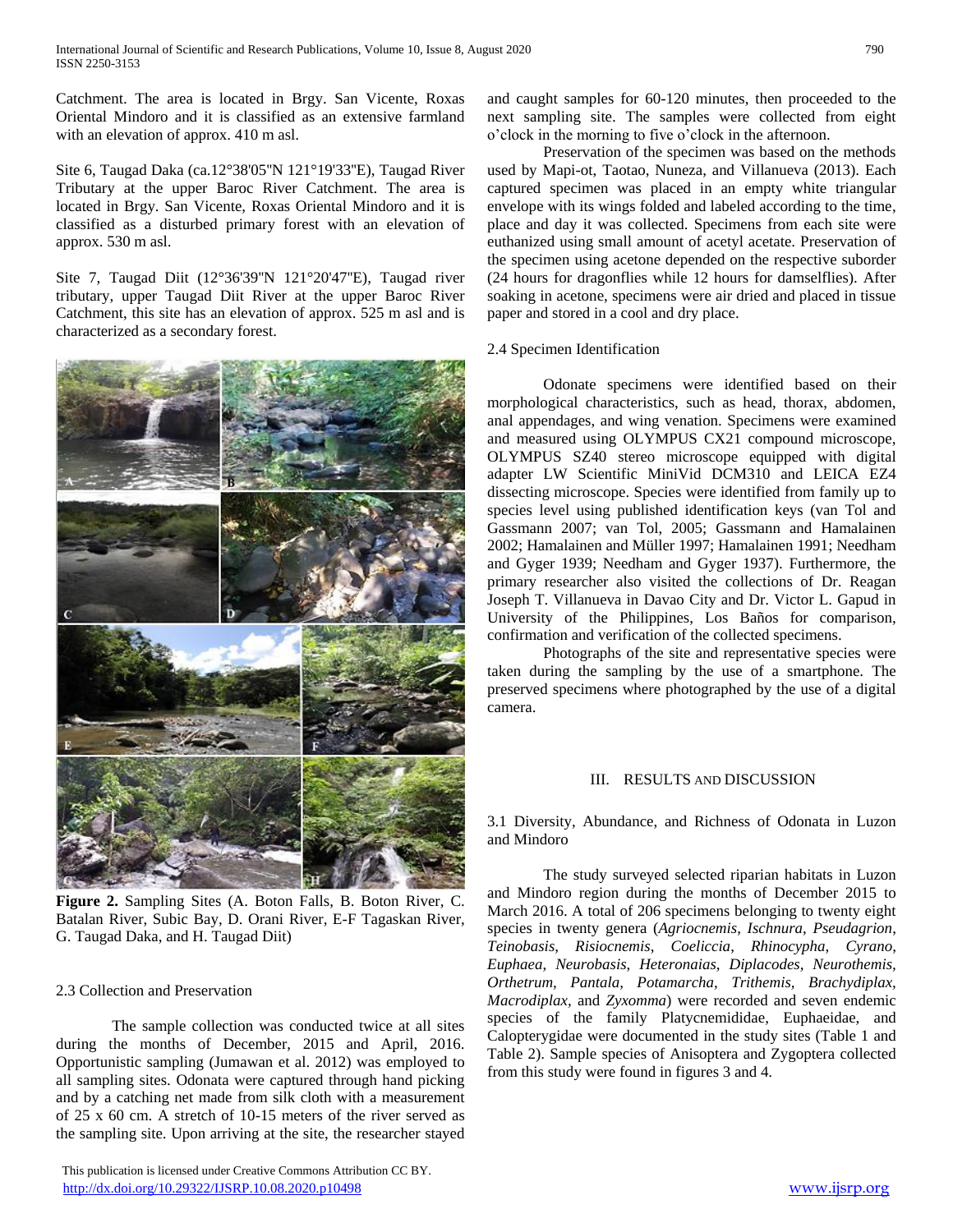**Table 1.** Species' Abundance and Diversity in the Different Sampling Sites in Luzon

|                                                                                    |                    | <b>Luzon Region</b>                |                                    |                |      |
|------------------------------------------------------------------------------------|--------------------|------------------------------------|------------------------------------|----------------|------|
|                                                                                    | <b>Boton River</b> | Batalan River.<br><b>Subic Bay</b> | <b>Orani River</b><br>$c.460m$ asl |                | 0/6  |
| Altitude                                                                           | c.110m asl         | c.65m asl                          |                                    |                |      |
| <b>Land Cover</b>                                                                  | Disturbed          | Secondary Forest                   | <b>Steep Forested</b>              |                |      |
|                                                                                    | Primary Forest     |                                    | Slope                              |                |      |
| Suborder Zygoptera                                                                 |                    |                                    |                                    |                |      |
| Family Calopterigidae                                                              |                    |                                    |                                    |                |      |
| Neurobasis Iuzoniensis <sup>5</sup>                                                | 1                  | 1                                  | 9                                  | 11             | 18.0 |
| Family Chlorocyphidae                                                              |                    |                                    |                                    |                |      |
| Cyrano unicolor                                                                    |                    |                                    | 4                                  | 4              | 6.6  |
| Rhinocypha colorata                                                                | 13                 | 3                                  | 5                                  | 21             | 34.4 |
| Family Euphaeidae                                                                  |                    |                                    |                                    |                |      |
| Euphaea refulgens <sup>b</sup>                                                     | 6                  |                                    | 4                                  | 10             | 16.4 |
| Family Platycnemididae                                                             |                    |                                    |                                    |                |      |
| Risiocnemis pulchra <sup>2</sup>                                                   | $\overline{c}$     |                                    | 2                                  | 4              | 6.6  |
| Risiocnemis serrata <sup>e</sup>                                                   |                    |                                    | $\mathbf{1}$                       | 1              | 1.6  |
| Risiocnemis sp.ª                                                                   | 1                  |                                    |                                    | 1              | 1.6  |
| Family Coenagrionidae                                                              |                    |                                    |                                    |                |      |
| Pseudagrion p. pilidorsum                                                          |                    |                                    | $\overline{a}$                     | $\overline{2}$ | 3.3  |
| Suborder Anisoptera                                                                |                    |                                    |                                    |                |      |
| Family Corduliidae                                                                 |                    |                                    |                                    |                |      |
| Heteronias heterodoxa                                                              |                    |                                    | 2                                  | $\overline{2}$ | 33   |
| Family Libellulidae                                                                |                    |                                    |                                    |                |      |
| Diplacodes trivialis                                                               |                    |                                    |                                    | 2              | 3.3  |
| Pantala flavascence                                                                |                    |                                    |                                    | 1              | 1.6  |
| Trithemis aurora                                                                   | 1                  |                                    |                                    |                | 1.6  |
| Zyxomma obtusum                                                                    |                    |                                    | 1                                  |                | 1.6  |
| <b>Total Number of Individuals</b>                                                 | 26                 | 5                                  | $\overline{30}$                    | 61             | 100  |
| <b>Total Number of Species</b>                                                     | 7                  | 3                                  | 9                                  |                |      |
| <b>Total Number of Endemic</b>                                                     | 4                  | ī                                  | 4                                  |                |      |
|                                                                                    |                    |                                    |                                    |                |      |
| <b>Species</b><br>"Endemic species in Luzon, "Endemic species in Luzon and Mindoro |                    |                                    |                                    |                |      |

**Table 2.** Species' Abundance and Diversity in Different Sampling Sites in Mindoro

|                                     | Mindoro Region     |            |                       |                   |                |      |
|-------------------------------------|--------------------|------------|-----------------------|-------------------|----------------|------|
|                                     | <b>Lower Barge</b> | Tagasakan  | <b>Tauga Daka</b>     | <b>Tauga Diit</b> |                |      |
|                                     | River              | River      | River                 | River             |                |      |
| Altitude                            | c.27m asl          | c.410m asl | c.530m asl            | $c.525m$ as       | Total          | ℁    |
| <b>Land Cover</b>                   | Disturbed          | Extensive  | Disturbed             | Secondary         |                |      |
|                                     | Farmland           | Farmland   | <b>Primary Forest</b> | Farest            |                |      |
| Suborder Zygoptera                  |                    |            |                       |                   |                |      |
| <b>Family Calopterigidae</b>        |                    |            |                       |                   |                |      |
| Neurobasis Iuzoniensis <sup>b</sup> |                    | 4          | 1                     | 18                | 23             | 16.1 |
| <b>Family Chlorocyphidae</b>        |                    |            |                       |                   |                |      |
| Rhinocypha colorata                 |                    |            | 4                     | 14                | 18             | 12.6 |
| <b>Family Euphaeidae</b>            |                    |            |                       |                   |                |      |
| Euphaea refulgens <sup>b</sup>      |                    |            |                       | 3                 | 3              | 2.1  |
| <b>Family Platycnemididae</b>       |                    |            |                       |                   |                |      |
| Coeliccia brachysticta <sup>a</sup> |                    | Δ          |                       |                   | 4              | 2.8  |
| Risiocnemis asahinai <sup>b</sup>   |                    | 10         | 4                     | 15                | 29             | 20.3 |
| <b>Family Coenagrionidae</b>        |                    |            |                       |                   |                |      |
| Agriocnemis f. femina               | g                  | з          |                       | ä,                | 12             | 8.4  |
| Ischnura senegalensis               | 2                  |            |                       |                   | $\overline{2}$ | 14   |
| Pseudagrion p. pilidorsum           | ٠                  | a          | 3                     | 2                 | 13             | 9.1  |
| Suborder Anisoptera                 |                    |            |                       |                   |                |      |
| <b>Family Libellulidae</b>          |                    |            |                       |                   |                |      |
| Brachydiplax chalybea               |                    | 2          |                       |                   | 2              | 1.4  |
| Diolacades trivialis                | 5                  |            |                       |                   | 5              | 3.5  |
| Macrodiplax cora                    | 2                  |            |                       |                   | 2              | 1.4  |
| Neurothemis romburii                |                    |            |                       | 1                 | $\mathbf{1}$   | 0.70 |
| Neurothemis terminate               |                    | 1          |                       | 2                 | з              | 2.1  |
| Orthetrum chrysis                   |                    | 1          |                       |                   | $\mathbf{1}$   | 0.70 |
| Orthetrum pruinosum clelia          |                    | 1.         |                       |                   | $\mathbf{1}$   | 0.70 |
| Orthetrum Sabina                    |                    |            |                       | 1                 | $\mathbf{1}$   | 0.70 |
| Pantala flavascence                 |                    |            |                       | $\overline{2}$    | $\overline{2}$ | 1.4  |
| Potamarcha coengener                |                    | 1          |                       |                   | 1              | 0.70 |
| Trithemis aurora                    |                    | 2          | ı                     | 4                 | 12             | 8.4  |
| Trithemis festiva                   |                    | 6          | 1                     | ٠                 | 7              | 4.9  |
| Trithemis pallidinervis             | ٠                  | 1          | ٠                     | ٠                 | 1              | 0.70 |
| <b>Total Number of Individuals</b>  | 18                 | 47         | 16                    | 62                | 143            | 100  |
| <b>Total Number of Species</b>      | 4                  | 13         | Б                     | 10                |                |      |
| <b>Total Number of Endemic</b>      | ٥                  | 3          | $\overline{2}$        | 3                 |                |      |
| <b>Species</b>                      |                    |            |                       |                   |                |      |

<sup>a</sup>Endemic species in Mindoro, <sup>E</sup>Endemic species in Luzon and Mindoro

Table 1 and 2 revealed that in terms of the number of individuals per species or abundance, the surveyed areas in Mindoro region is more abundant as compared with the surveyed areas in Luzon region. A total of one hundred forty three (143) individual species were collected from Mindoro, while there are sixty one (61) individual species which were collected in Luzon. In terms of total number of species, a total of twenty one (21) Odonata species were collected from Mindoro while there are only thirteen (13) Odonata species collected in Luzon.

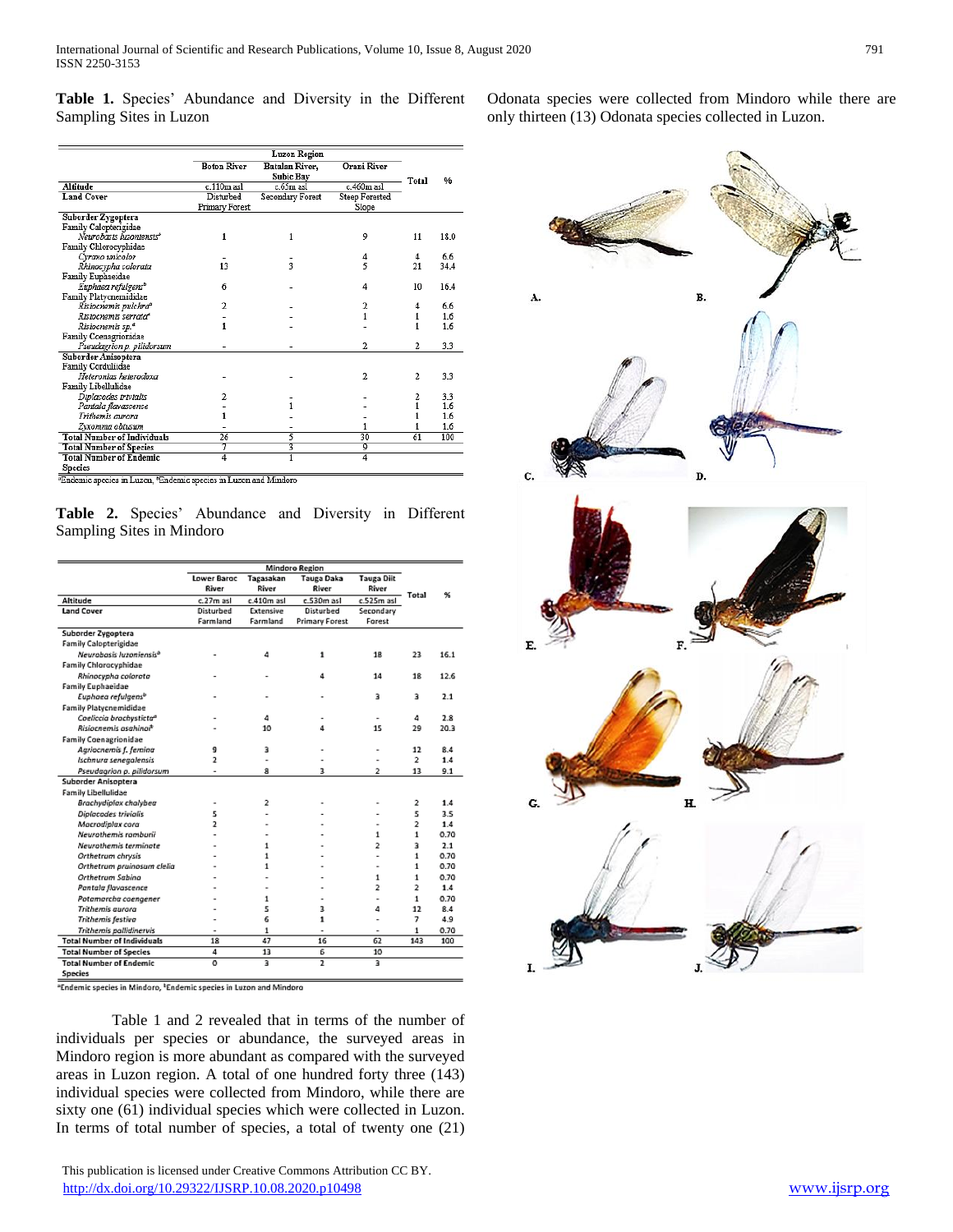

**Figure 3.** Sample Anisoptera: A. *Heteronaias heterodoxa* (Selys, 1878) (male); B. *Brachydiplax chalybea chalybea* Brauer, 1868 (male); C. *Diplacodes trivialis* (Rambur, 1842) (male); D. *Macrodiplax cora* (Brauer, 1867) (female); E. *Neurothemis ramburi ramburi* (Brauer, 1866) (male); F - G *Neurothemis terminata terminata* Ris, 1911, (F) male and (G) female; H. *Orthetrum chrysis* (Selys, 1891) (male); I. *Orthetrum pruinosum clelia* (Burmeister, 1839) (male); J. *Orthetrum sabina sabina* (Drurry, 1770) (male); K. *Pantala flavescens* (Fabricius, 1798) (female); L. *Potamarcha coengener* (Rambur, 1842) (female); M. *Trithemis aurora* (Burmeister, 1839) (male); N. *Trithemis festiva* (Rambur, 1842) (male); O. *Trithemis pallidinervis* (Kirby, 1889) (male); P. *Zyxoma obtusum* Albarda, 1881 (male).





**Figure 4.** Sample Zygoptera: A -B. *Neurobasis luzoniensis* Selys, 1879 (A) male (B) female; C-D. *Rhinocypha colorata* Hagen in Selys, 1869 (C) male and (D) female; E. *Euphaea refulgens* Hagen in Selys, 1853 (male); F. *Coeliccia brachysticta* Ris, 1912 (male); G. *Risiocnemis asahinai* Kitagawa, 1990 (male); H. *Risiocnemis pulchra* Hämäläinen, 1991 (female).

Using the data from the tables 1 and 2, the diversity index of the surveyed areas from the two regions were calculated using Shannon-Wiener Index and Simpson's Index. Based from the results, Mindoro region is considered to have a diverse community of Odonata with Shannon-Wiener Index value of 4.96 and Simpson's index value of 8.96 as compared to Luzon region with Shannon-Wiener Index value of 3.95 and Simpson's index value of 5.23. This means that species collected from Mindoro is greater than the number of species collected from Luzon. The results also denotes that the species found in Mindoro are evenly distributed as compared to Luzon. Thus, surveyed areas in Mindoro are diverse than the surveyed areas in Luzon (see Table 3).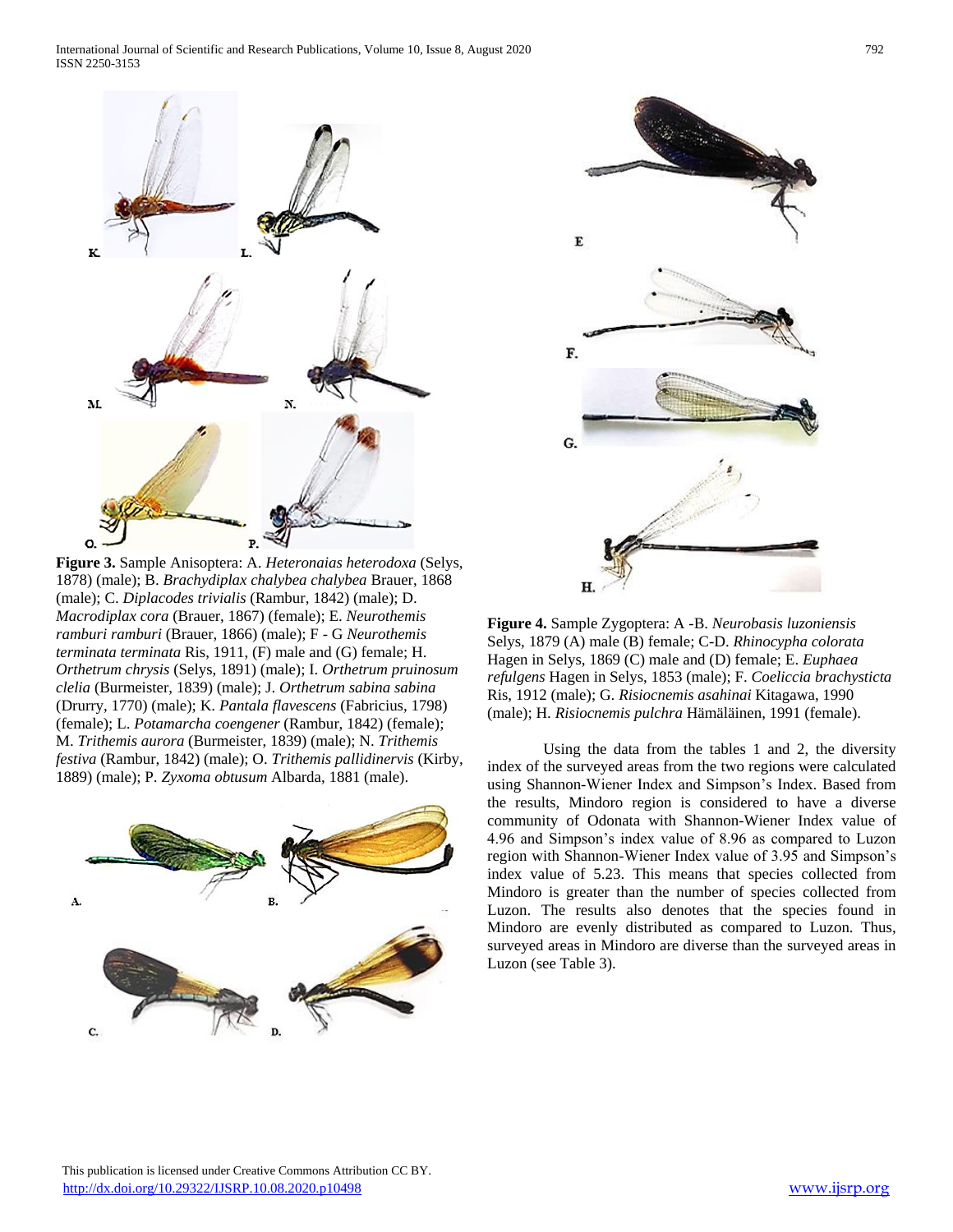International Journal of Scientific and Research Publications, Volume 10, Issue 8, August 2020 793 ISSN 2250-3153

| <b>Sampling Areas</b> | Shannon-Weiner Index (H) value | Simpson's Index (D) value |  |  |
|-----------------------|--------------------------------|---------------------------|--|--|
| Luzon Region          | 3.95                           | 5.23                      |  |  |
| <b>Boton River</b>    | 2.95                           | 3.13                      |  |  |
| Batalan River         | 1.90                           | 2.27                      |  |  |
| Orani River           | 3.95                           | 5.92                      |  |  |
| Mindoro Region        | 4.96                           | 8.96                      |  |  |
| Lower Baroc River     | 2.39                           | 2.84                      |  |  |
| Tagaskan River        | 3.73                           | 8.03                      |  |  |
| Tauga Daka River      | 3.33                           | 4.92                      |  |  |
| Tauga Diit River      | 3.40                           | 4.90                      |  |  |

**Table 3.** Shannon-Wiener Index and Simpson's Index Values of the Sampling Sites

Furthermore, Shannon-Wiener index and Simpson's index values shown in Table 3 which denotes that when it comes to the surveyed areas in Mindoro, Tagaskan River is considered to be the most diverse area among the four sampling sites with Shannon-Wiener index value of 3.73 and Simpson's index value of 8.03. This denotes that Odonata community in Tagaskan River has a large number of species that are evenly distributed within the area as compared to the other. Furthermore, sampling areas in Luzon is primarily dominated by few number of species, and among the three sampling sites is Orani River which is considered to have a diverse community with Shannon-Wiener index value of 3.95 and Simpson's index value of 5.92 as compared to Boton River, and Batalan River with the least diverse among the three sampling sites.

The results revealed that majority of Anisoptera are found in the low altitude area, similar results were also found in the study of Medina et al. in 2015, this pattern is attributed to the generally large body size of the species in this suborder, which increases the ability of the organism to move freely or migrate and consequently dispersion and distribution (Van Tol and Gassmann 2007). Furthermore, in larger species, thermoregulation is made possible by solar radiation, and thus they are more frequently found in open areas (Van Tol and Gassmann 2007). Meanwhile, Zygotera are commonly found in high altitude area, due to smaller body size, thermoregulation seems to be by convection, thereby permitting occupation of shaded places such as forest (Van Tol and Gassmann 2007). Given that most of the sampling areas were mainly surrounded by open areas (pasture) and degraded riparian forest, it is to be expected that species of the suborder Anisoptera are predominant in the two regions.

Libellulidae was the most diverse family and with the highest number of species being collected. This cosmopolitan family is considered to be the largest among other families with 1,012 species identified worldwide and 190 species of this family are oriental. According to Mapi-ot et al. (2013), oriental species are most likely found in disturbed areas (Figure 5).



**Figure 5.** Species records among families occurring in Luzon and Mindoro

High altitude hosts endemic species such as *Risiocnemis pulchra* and *Risiocnemis asahinai*, this is because endemic species of Odonata prefers forested and apparently undisturbed areas.

There are several species that are expected on the regions but that have not yet been found. *Procordulia moroensis*, *Rhinocypha turconi*, *Vestalis melania* are some of the previously recorded species which were not found during the survey. The absence of several expected and previously recorded species might be accounted for by the weather condition affecting the region during the survey. Further, surveying on the regions is necessary during more favorable weather conditions. This is especially important to locate the "expected" species and find more material of some interesting species. From the collected specimens, one species under the family Platycnemididae is new to science but considered as an additional collection of the specimen and an evaluation is needed.

#### IV. CONCLUSION AND RECOMMENDATIONS

Tagaskan River and Taugad Diit at the upper Baroc River Catchment in Mindoro Region has the highest number of species collected among all the studied sites, but their fauna consist mainly of a widespread species. Anisoptera are predominant species which found in the two regions because most of the sampling areas were mainly surrounded by an open areas and degraded riparian forest. The Anisoptera are found in the low altitude area, while the Zygotera are found in the high altitude area.

Both regions are considered to be a diverse areas, although endemism is low. Libellulidae is the most diverse family with the highest number of species collected, while the endemic species such as *Risiocnemis pulchra* and *Risiocnemis asahinai* are found in higher altitude due to habitat preferences. Furthermore, from the collected specimens, one species under the family Platycnemididae is new to science but it is already an additional collection of the specimen and an evaluation is needed.

Previously recorded species from the respective regions were not found during the survey due to unfavorable weather condition affecting the region during the survey and the increased disturbance (e.g. conversion of forest into agricultural land). Further surveys in these sites are necessary to prove